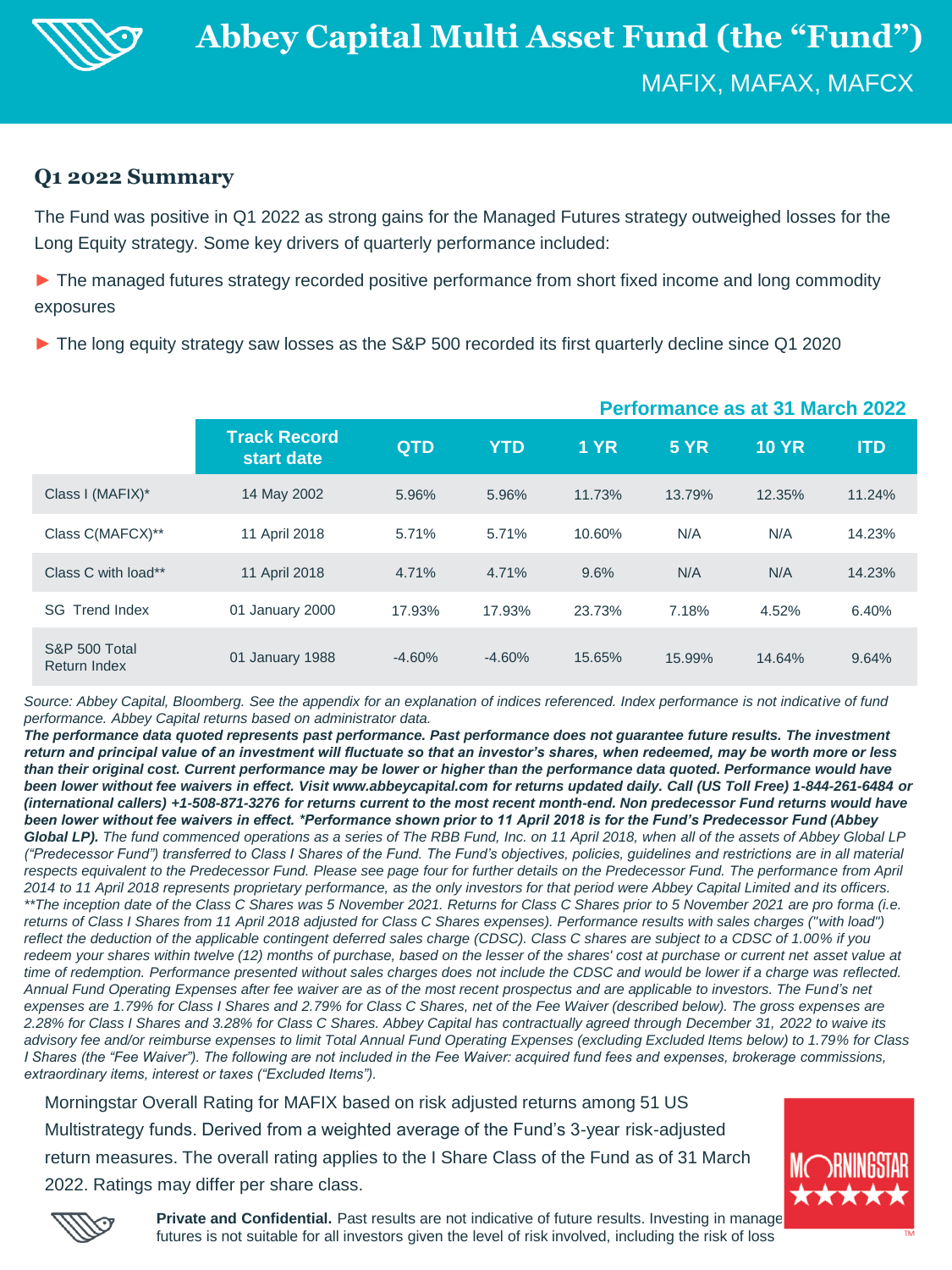

# **Performance Analysis**

► High inflation and forecasts of more aggressive central bank tightening were key features of the quarter. This contributed to higher global yields and a decline in equities. As the quarter progressed, the conflict in Ukraine became a more prominent theme and resulted in notable price moves across several commodity sectors.

Summary

► As global yields rose significantly in Q1 2022, most notably in the US, the Bloomberg US Aggregate Bond Index realised its largest quarterly loss since 1980. Gains occurred from short positions in fixed income, with the size of short positions significantly increased in January as global yields climbed higher.

► Crude oil prices rallied sharply on supply concerns, ongoing output restrictions from OPEC+ members and a strong demand outlook. The Managed Futures strategy saw notable gains from longs in crude oil and distillates. Elsewhere in commodities, positive performance was recorded from longs in base metals and agricultural contracts.

► Performance in currencies was also positive, with a long USD position against the JPY driving gains. The USD/JPY currency pair reached its highest level since 2015 alongside a widening yield differential and a divergence in monetary policy expectations between the US and Japan.

► Longs in equities were the main source of Fund losses for the period, with the long exposures held by both the Long Equity and Managed Futures strategies resulting in losses. Global indices finished 2021 close to record highs before reversing in Q1 2022 as concerns about more aggressive central bank rate hikes and the conflict in Ukraine weighed on risk sentiment.

# **Positioning**

► The Managed Futures strategy increased its short positions in fixed income early in the quarter, while longs in energy, metals and agricultural commodities were maintained. The Managed Futures strategy moved short in equities for a period as trends in the sector reversed but finished the quarter modestly long. Meanwhile the Long Equity strategy maintained its equity position below its 50% target throughout the quarter.

► In currencies, positioning remained long in the USD, with the JPY and the EUR the most prominent currency shorts.



## **Investment Strategy Gross P&L Attribution as at 31 March 2022**

*Source: Abbey Capital. The performance for each investment strategy sector cumulative gross trading P&L (before fees or interest) for the period. All performance data shown relates to the positions held by the Fund and directly or indirectly wholly-owned and controlled subsidiaries of the Fund. The Fund is actively managed and percentages may vary over time. P&L: Profit and Loss. For an explanation of investment strategies please see page 4.* 

**Managed Futures Strategy - Market Sector Gross P&L Attribution as at 31 March 2022**



*cumulative gross trading P&L (before fees or interest) for the period. All performance data shown relates to the positions held by the Fund and directly or indirectly wholly-owned and controlled subsidiaries of the Fund. The Fund is actively managed and percentages may vary over time. P&L: Profit and Loss.* 



**Private and Confidential.** Past results are not indicative of future results. Investing in managed futures is not suitable for all investors given the level of risk involved, including the risk of loss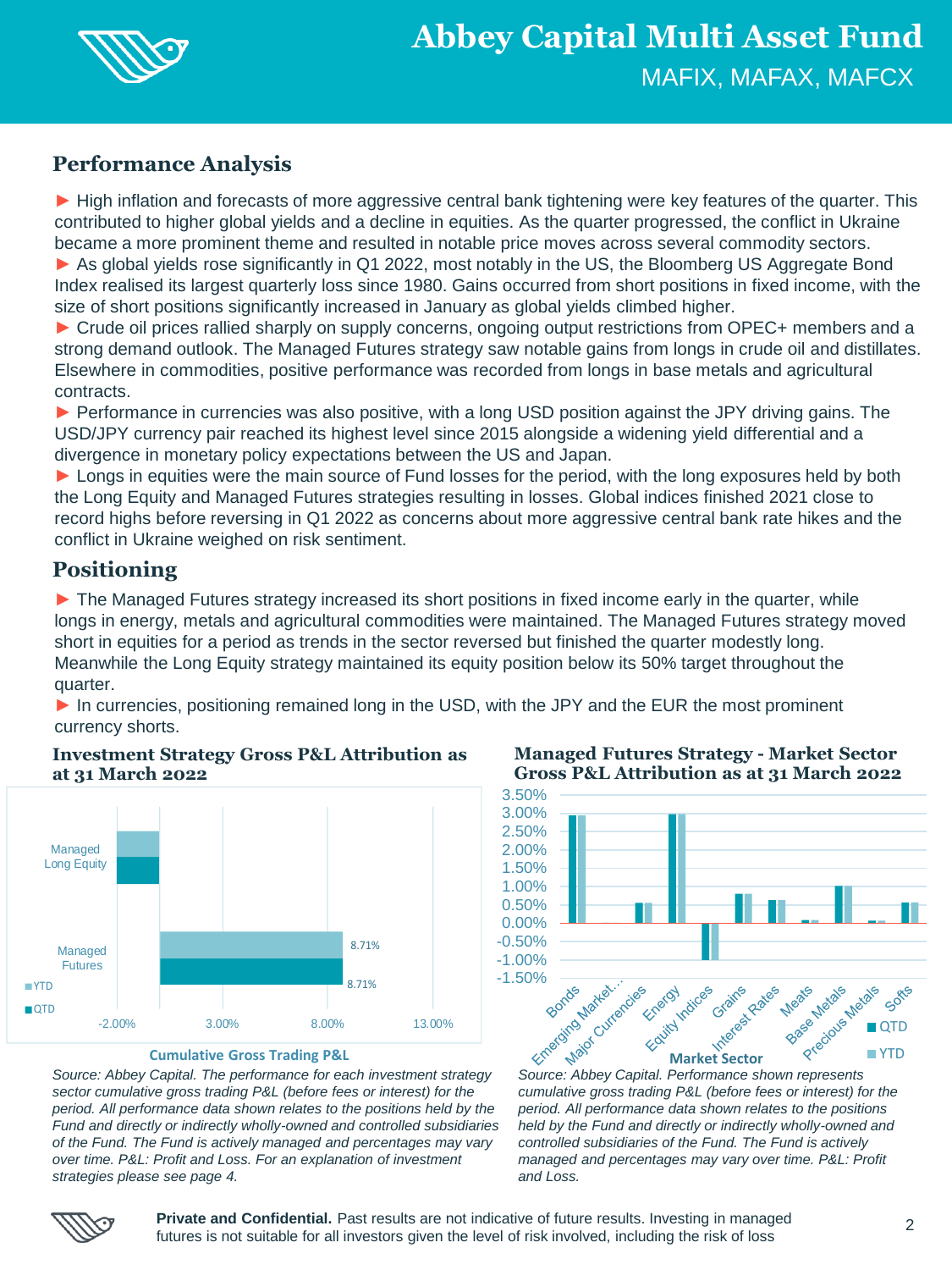

**Managed Futures Strategy – Top and Bottom 10 contracts Gross P&L Attribution Q1 2022**



*Source: Abbey Capital. The performance for each contract type represents cumulative gross trading P&L (before fees or interest) for the period. The contracts shown here are the top and bottom ten performing contracts in the period. The Fund can trade many contracts at any one time. All performance data shown relates to the positions held by directly or indirectly whollyowned and controlled subsidiaries of the Fund and does not take into account any other assets held by the Fund (primarily cash and cash-equivalents). The Fund is actively managed and percentages may vary over time. P&L: Profit and Loss. For an explanation of the Managed Futures strategy please see page 4.*

## **Rolling 12-month Market Group Contribution to Total VaR as at 31 March 2022**



*Source: Abbey Capital. The Fund can trade many contracts at any one time. The data shown above relates to the positions held by the Fund and directly or indirectly wholly-owned and controlled subsidiaries of the Fund. The Fund is actively managed and percentages may vary over time. FX: Foreign Exchange.* 

## **Top Positions by Asset Class by % of total VaR as at 31 March 2022**

| <b>Bonds and Interest Rates</b> | % VaR |       |  |
|---------------------------------|-------|-------|--|
| US Treasury 10-yr               | Short | 2.50% |  |
| US Treasury 5-yr                | Short | 2.21% |  |
| US Treasury 30-yr               | Short | 1.99% |  |

| <b>FX</b>      |       | % VaR |
|----------------|-------|-------|
| USD/JPY        | Long  | 6.17% |
| AUD/USD        | Long  | 3.08% |
| <b>GBP/USD</b> | Short | 2.78% |

| <b>Equities</b>               |       | % VaR  | <b>Commodities</b> | % VaR |       |  |
|-------------------------------|-------|--------|--------------------|-------|-------|--|
| S&P 500 (US)                  | Long  | 31.23% | <b>Natural Gas</b> | Long  | 3.08% |  |
| Hang Seng Index (Hong Kong)   | Short | 1.62%  | Crude Oil          | Long  | 2.40% |  |
| S&R/ASX 200 Index (Australia) | Long  | 1.36%  | Gold               | Long  | 1.89% |  |

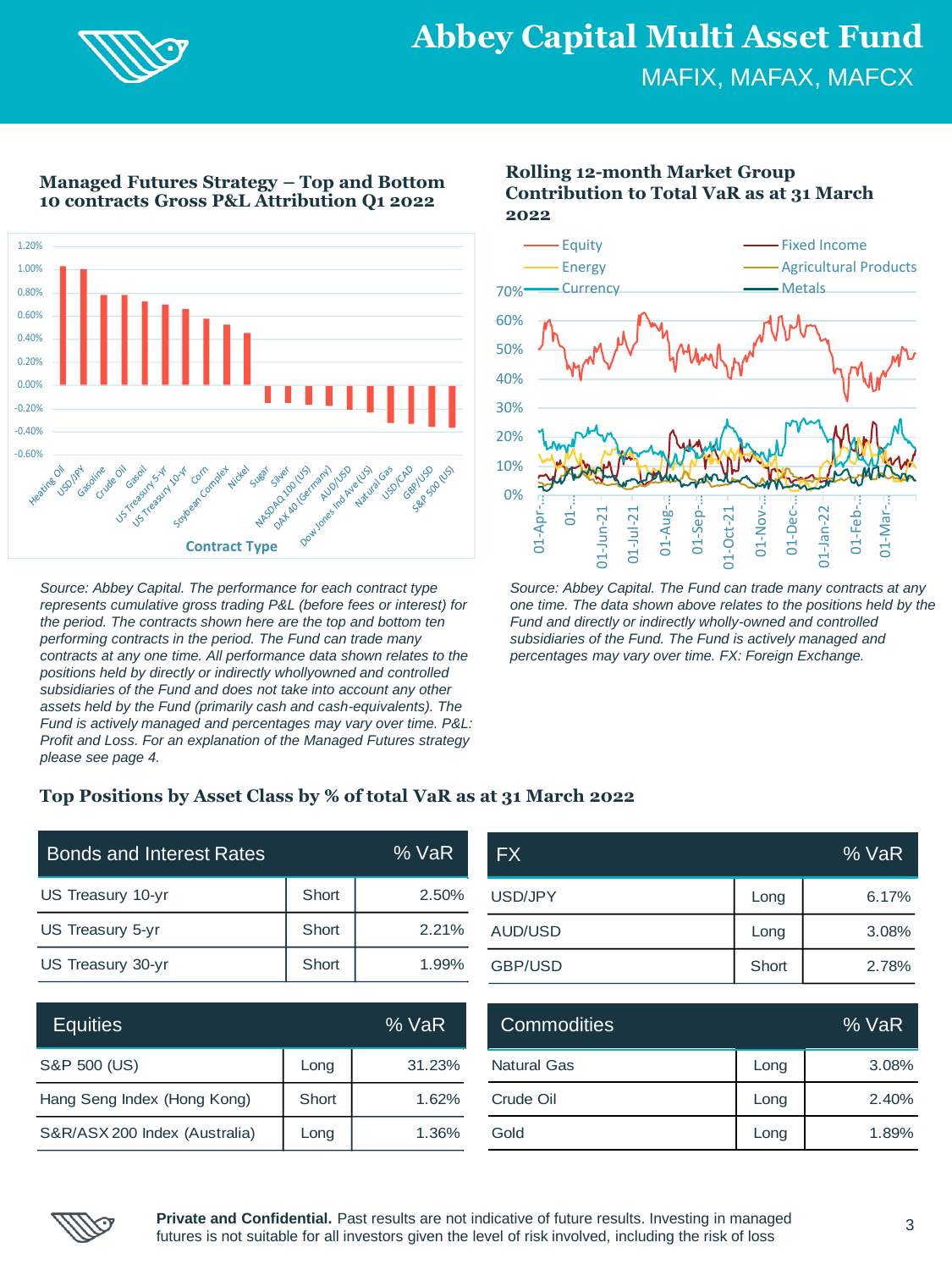*Please read the Prospectus carefully before investing. Investors should carefully consider the Fund's investment objectives, risks, charges and expenses before investing in the Fund. This and other information is in the Prospectus. A copy of the Prospectus and summary prospectus, and other information about the Fund, may be obtained by contacting* 

*businessdevelopment@abbeycapital.com or by calling (646) 453 7850. Managers referenced in this report are referenced as "Trading Advisers" in the Fund's Prospectus and SAI.*

#### **►***Predecessor Fund*

*Performance shown before 11 April 2018 is for the Fund's Predecessor Fund (Abbey Global, LP). The prior performance is net of management fees and other expenses. Performance of the predecessor fund is not an indicator of future results. Abbey Global LP was launched on 14 May 2002. From May 2002 until April 2014 Abbey Global LP invested approximately 100% of its assets in a passively managed portfolio participating in the U.S and international equity market and approximately 50% of its assets in a private placement fund managed by Abbey Capital Limited. From April 2014 to April 2018 , Abbey Global LP invested approximately 50% of its assets in a passively managed portfolio participating in the U.S. equity market and approximately 50% of its assets in a private placement fund managed by Abbey Capital Limited. The performance from April 2014 to 11 April 2018 represents proprietary performance as the only investors in Abbey Global LP for that period were Abbey Capital Limited and its officers. For further details on the Predecessor Fund please see the Prospectus*.

### **RISK CONSIDERATIONS:**

▶ All mutual fund investing involves risk including the possible loss of principal value. Investing in a managed futures fund entails special risks and may not be suitable for all investors given its speculative nature and the high level of risk involved. The Fund is appropriate only for investors who can understand and bear the risks associated with the product. **You may lose part or all of your investment in the Fund.** 

► Except for fund returns, the portfolio statistics shown in this fact sheet are based only on the open forward, future and option contracts held by the wholly-owned and controlled subsidiaries of the Fund and does not take into account any other assets held by the Fund (primarily cash and cash-equivalents). The Fund may invest approximately 25% of its total assets in the ACMAF Master Offshore Limited, which invests substantially all its assets in ACMAF Offshore SPC. Individual managers are appointed to separate segregated portfolios of ACMAF Offshore SPC and are permitted to trade certain financial, managed futures and foreign exchange contracts.

► Futures and forward contracts may involve substantial risk, such as losses caused by unanticipated market movements, which are potentially unlimited; possible lack of a liquid secondary market; the inability to close a contract when desired; and the possibility of counterparty default.

▶ Short sales theoretically involve unlimited loss potential since the market price of securities or contracts sold short may continuously increase. The use of certain derivatives may also have a leveraging effect which may increase the volatility of the Fund and may increase the risk of loss.

► Exposure to commodities markets and commoditylinked derivatives may subject the Fund to greater volatility affected by industryrelated factors, value, supply and demand, governmental policies, weather, economic and political factors.

► Investments in foreign and emerging markets are subject to risks from currency fluctuation, political instability, social and economic risks. In particular, emerging and frontier markets may be more volatile and less liquid than more developed markets and therefore may involve greater risks.

►The Fixed Income strategy invests the Fund's assets primarily in investment grade fixed income securities (of all durations and maturities) in order to generate interest income and capital appreciation. Fixed income securities that the fund may invest are subject to credit risk, prepayment risk and interest rate risk so that as interest rates rise the value of bond prices will decline. These risks are usually greater for longer -term debt securities.

 $\blacktriangleright$  The Fund is non-diversified which means it may be invested in a limited number of issuers and susceptible to any economic, political and regulatory events than a more diversified fund.

► **This brief statement cannot disclose all of the risks and other factors necessary to evaluate a participation in the Fund.** Investors are urged to take appropriate investment advice and to carefully consider their investment objectives, personal situation, and factors such as net worth, income, age, risk tolerance and liquidity needs before investing in the Fund. Before investing, investors should carefully consider the Fund's investment objectives, risks, conflicts, tax considerations, charges and expenses.

► **Abbey Capital Limited** ("Abbey Capital") is a private company limited by shares incorporated in Ireland (registration number 327102). Abbey Capital is authorised and regulated by the Central Bank of Ireland as an Alternative Investment Fund Manager under Regulation 9 of the European Union (Alternative Investment Fund Managers) Regulations 2013 ("AIFMD"). Abbey Capital is registered as a Commodity Pool Operator and Commodity Trading Advisor with the U.S. Commodity Futures Trading Commission ("CFTC") and is a member of the U.S. National Futures Association. Abbey Capital is also registered as an Investment Advisor with the U.S. Securities Exchange Commission ("SEC"). Abbey Capital (US) LLC is a wholly owned subsidiary of Abbey Capital. None of the regulators listed herein endorse, indemnify or guarantee the member's business practices, selling methods, the class or type of securities offered, or any specific security.

► The CFTC, the SEC, the Central Bank of Ireland or any other regulator have not passed upon the merits of participating in any trading programs or funds promoted by Abbey Capital, nor have they reviewed or passed on the adequacy or accuracy of this report.

► This document contains information about Abbey Capital and the funds it manages. Abbey Capital has taken reasonable care to ensure that the sources of information herein are reliable, however, this document is for the purpose of providing general information and does not purport to be full or complete or to constitute advice. This document and all of the information contained in it is proprietary information of Abbey Capital and intended solely for the use of the individual or entity to whom it is addressed. Under no circumstances may it be reproduced or disseminated in whole or in part without the prior written permission of Abbey Capital.

► Abbey Capital Multi Asset Fund is distributed by Quasar Distributors, LLC.

#### ►**Currency Key:**

| <b>USD</b> | <b>United States Dollar</b> | CHF              | Swiss Franc              |
|------------|-----------------------------|------------------|--------------------------|
| <b>EUR</b> | Euro                        | CAD              | Canadian Dollar          |
| .JPY       | Japanese Yen                | <b>AUD</b>       | <b>Australian Dollar</b> |
| <b>NOK</b> | Norwegian Krone             | GRP              | <b>British Pound</b>     |
| <b>BRL</b> | <b>Brazilian Real</b>       | N <sub>7</sub> D | New Zealand Dollar       |
| II S       | Israeli Shekel              | <b>MXN</b>       | Mexican Dollar           |

#### ► **VaR Definition:**

Value-at-Risk (VaR) expresses market risk as a percentage of a portfolio's value. The VaR figures quoted are as of 31 March 2022, based on a historic VaR calculation with a 5-year lookback period (1300 days). The historical approach to evaluating a portfolio's VaR involves applying the current positions to the historical portfolio prices of the corresponding instruments, and then calculating how the current positioning would have performed historically. For any chosen threshold value, the hypothetical returns then provide an estimate of the current VaR figure.

#### ► **%VaR:**

%VaR is the contract VaR as a percentage of the sum of the individual contract VaRs within the Fund.

#### ► **Description of investment strategies:**

**Managed Futures:** Bi-directional managed futures exposure at a targeted level of approximately 100% of the Fund's net assets achieved through allocations to five underlying managers.

**Long U.S. Equity ("Managed Long Equity" or "Long Equity"):** A long exposure to S&P 500 executed through a rolling long position in S&P 500 futures.

### ► **Explanation of indices:**

**S&P 500 Total Return Index: This index is the total** return version of the S&P 500 Index. Dividends are reinvested on a daily basis and all regular cash dividends are assumed reinvested in the index on the ex-date.

**SG Trend Index:** This index is designed to track the 10 largest trend following Commodity Trading Advisors by assets under management and be representative of the trend followers in the managed futures space. The index is equally weighted and rebalanced annually. It is not possible to invest directly in an index.